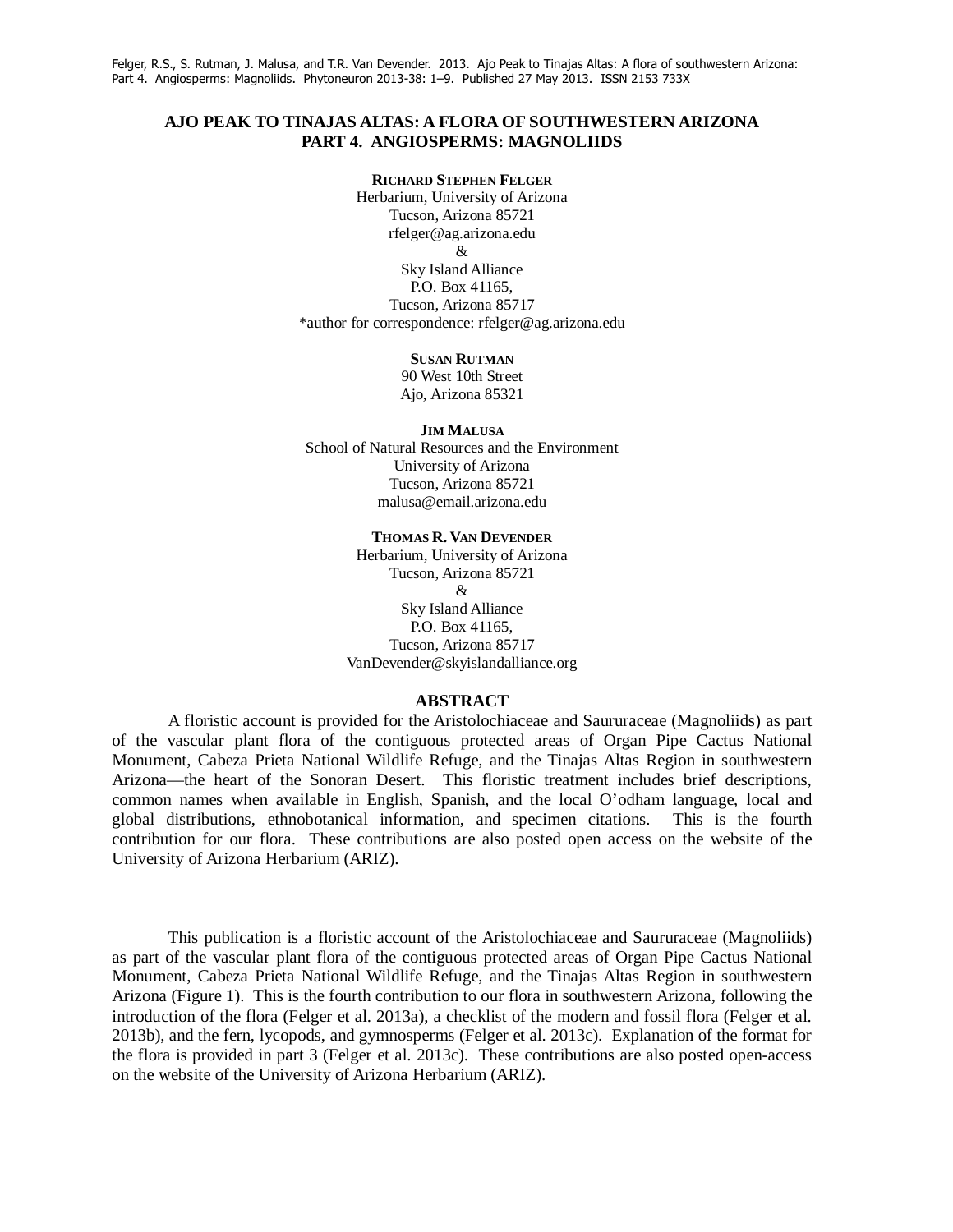

Figure 1. Map of the flora area in southwestern Arizona. Map prepared by Ami Pate of Organ Pipe Cactus NM.

- 1. Terrestrial, dryland plants; stems slender, trailing to vining, without stolons; leaves mostly less than 10 cm long; leaf blades hastate ........................................................................... **Aristolochiaceae**
- 1. Plants emergent from shallow water or on damp soil; stems short, thick and woody and also forming long stolons; leaves mostly more than 10 cm long; leaf blades elliptic-ovate **Saururaceae**

# **ARISTOLOCHIACEAE** – Birthwort Family

 This family includes 5 genera and 600 species worldwide, mostly in tropical regions, a few in temperate regions, and very few in deserts. *Aristolochia* also is mostly tropical, with 300 species worldwide, some of which are important medicinal herbs although they also contain toxins.

### **Aristolochia watsonii** Wooton & Standley

[*A. brevipes* Bentham var. *acuminata* S. Watson, not *A. acuminata* Lamaire; *A. porphyrophylla* H. Pfeifer]

Indian-root; *hierba del indio, zapatito*. Figures 2, 3.

 Herbaceous perennials from an orange carrot-shaped thickened woody root. Stems slender, herbaceous, trailing, often less than 30 cm long or sometimes vining to about 1 m in shaded, moist habitats; dying back to the root during drought and freezing weather. Leaves alternate, the larger ones 3–10 (12) cm long, often brownish or purplish; blades arrow-shaped (hastate), the lobes ("ears") as long as or longer than the petiole. Flowers solitary in leaf axils, 3.5–5 cm long; calyx bilateral, with a moderately inflated tube surrounding the style and stamens (just above the ovary) and narrowed at the throat; calyx limb somewhat tooth-shaped, yellow-green with brown-purple spots mostly along veins, the margin and tip dark maroon, and with downward pointing hairs inside the tube; without a corolla. Fruits many-seeded capsules, ovoid, 1.6–2.5 cm long, prominently ridged along the midrib of each of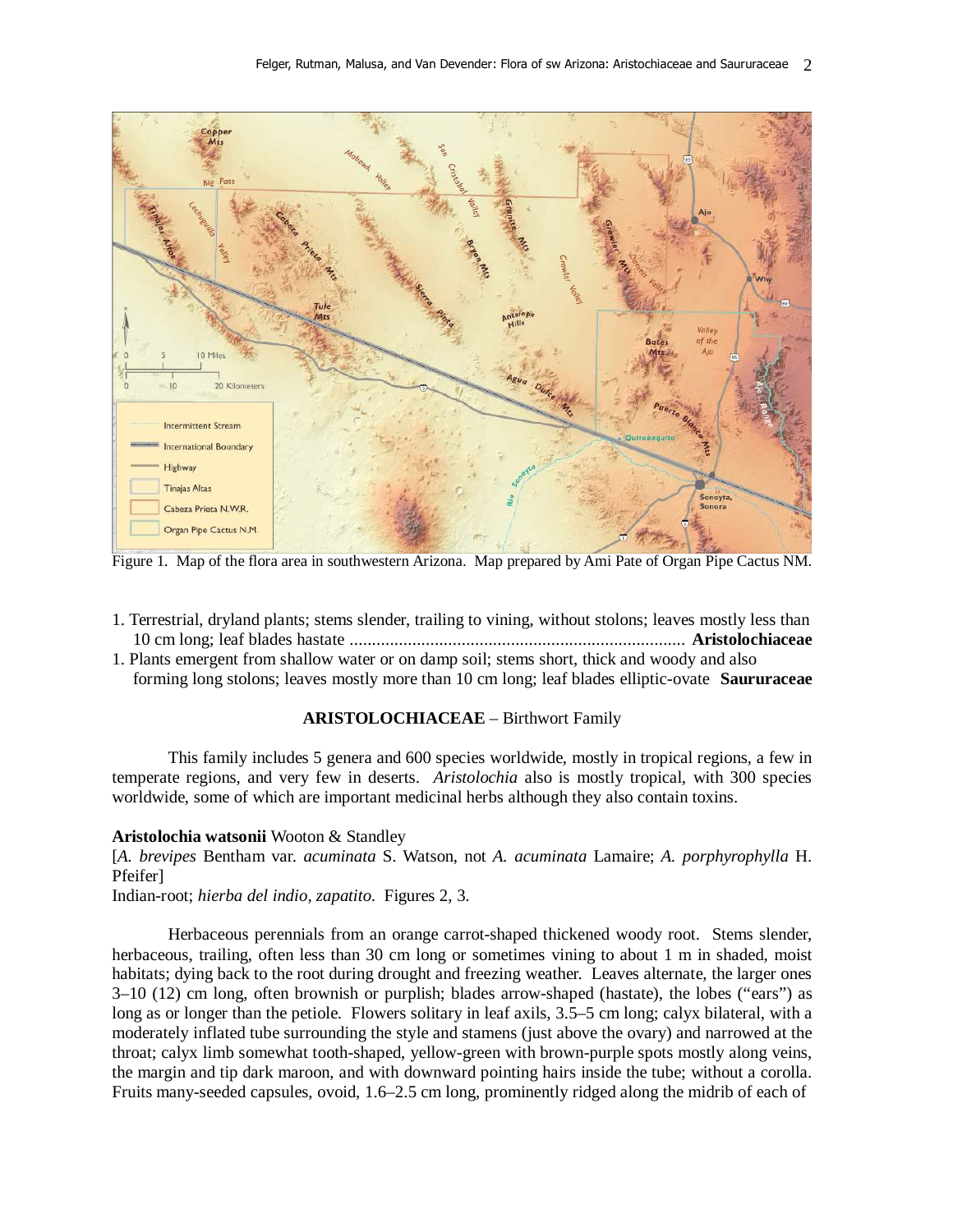

Figure 2. *Aristolochia watsonii*. Hwy 85 near Organ Pipe CNM visitor center, 28 Aug 2008. Photo by Sue Rutman.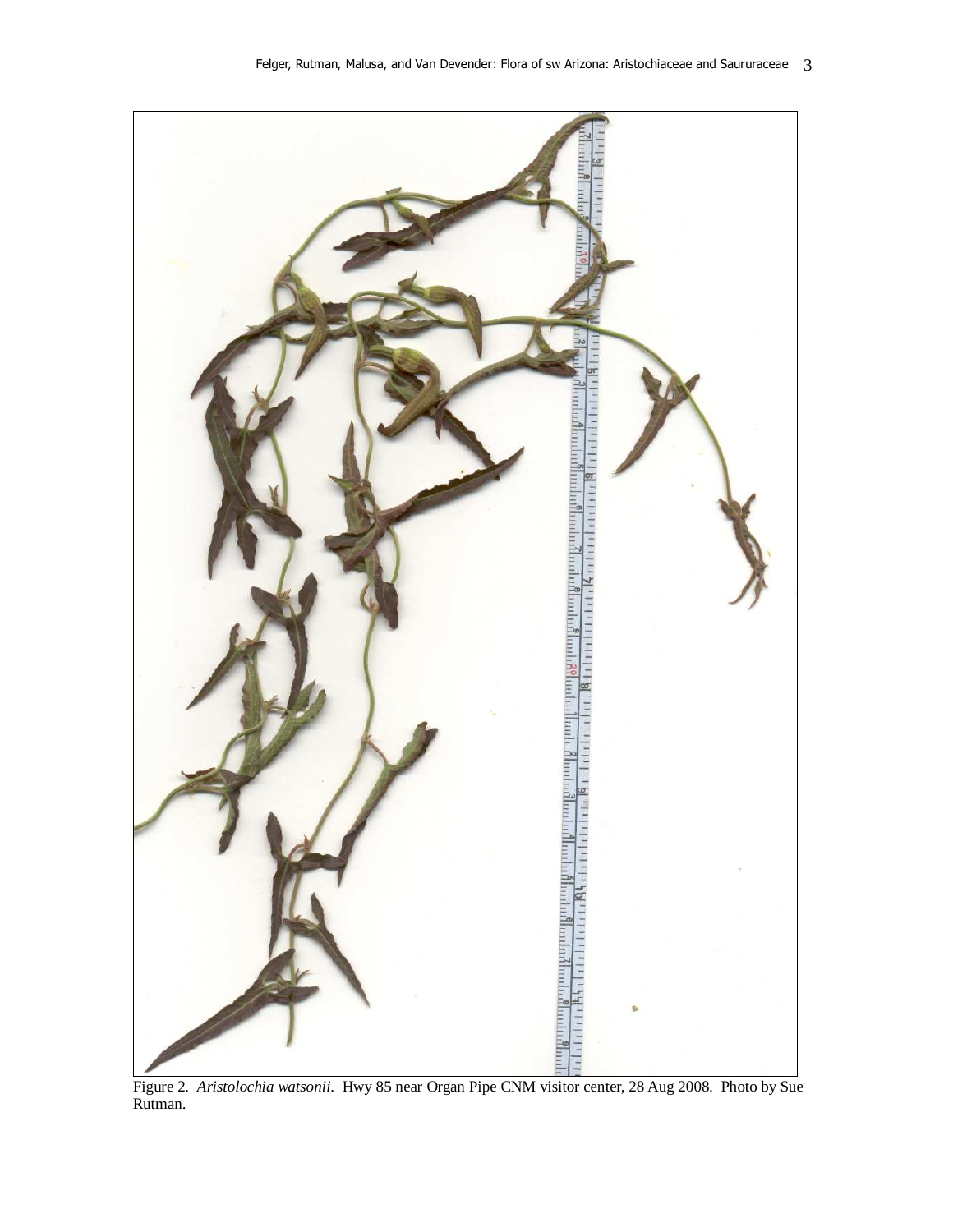

Figure 3. *Aristolochia watsonii*. Near Cliff, New Mexico, 19 Apr 2010. Photo by Russell Kleinman (gilaflora.com).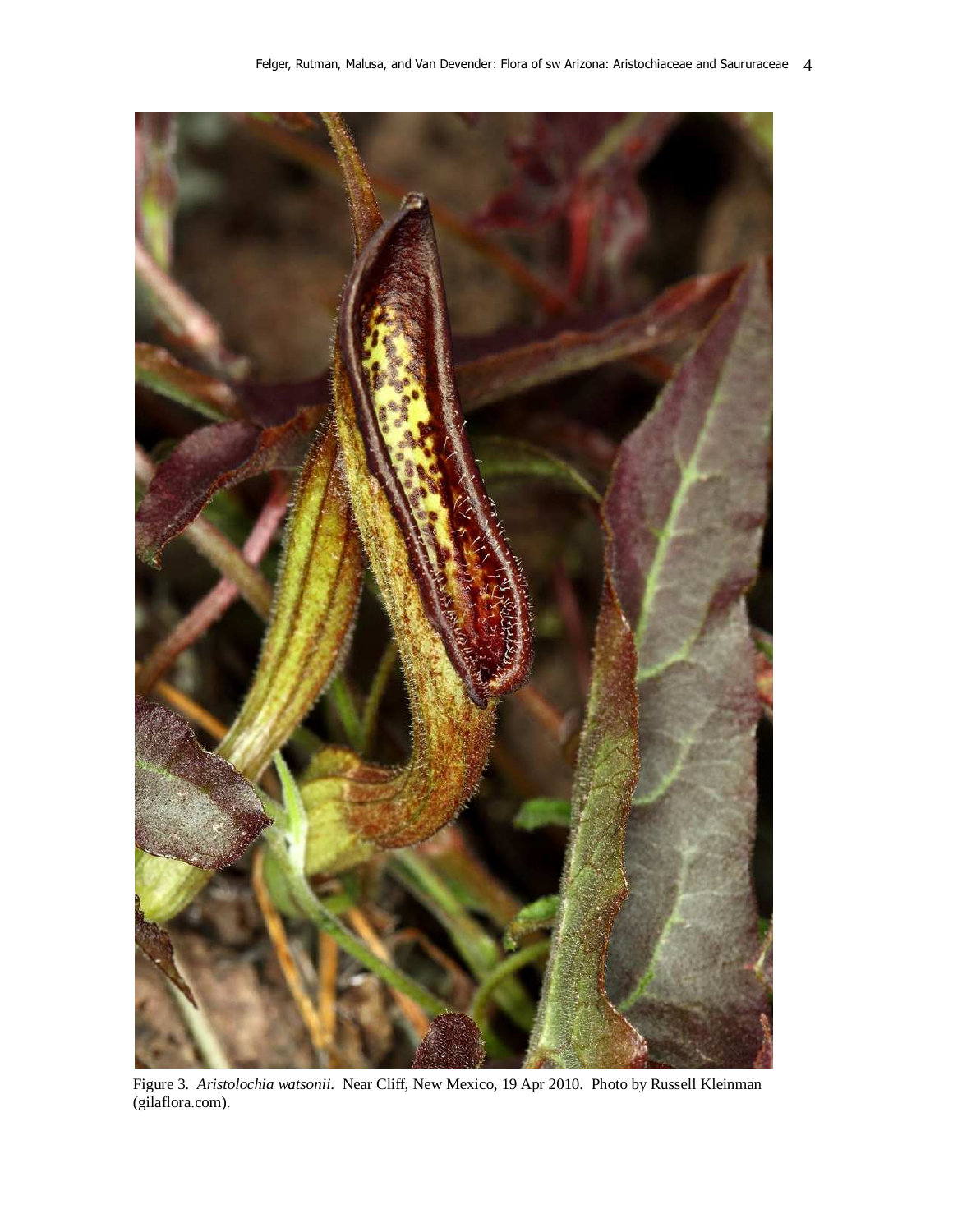5 valves. Seeds flattened and blackish. Growing and flowering during warm to hot weather with sufficient soil moisture.

Lowlands of Organ Pipe Cactus National Monument and on the east side of Cabeza Prieta National Wildlife Refuge Cabeza Prieta. Generally localized, mostly along washes and floodplains or swales in valley floors, canyon bottoms and lower slopes, and in a charco (artificial water catchment) in Cabeza Prieta. Sometimes growing from rock crevices.

Arizona and New Mexico to Nayarit, and southern Baja California and Baja California Sur. This is one of the smallest of the aristolochias worldwide.

An intriguing article by Crosswhite and Crosswhite (1984) reported that flowers are pollinated by small ceratopogonid flies that feed on blood of unwilling mammals (including humans). They also noted that the flower resembles a mouse ear, and the color, pattern, and odor are characteristic of fly-pollinated flowers. However, we do not know of specific pollination studies for *A. watsonii*. The fly trap of the *Aristolochia* flower shows some similarities with the trapping mechanism of the insectivorous pitcher plant (*Sarracenia*). However, a fly drawn to a pitcher plant never escapes – it's digested. In contrast, studies of *Aristolochia* with flowers similar to those of *A. watsonii* reveal that it is aiming not for a meal, but pollination. The general scenario for small pipevine flowers is that the flower tricks and traps the flies in the floral tube with its downwardpointing hairs facilitating entry but discouraging exit. When the anthers open, the trapping trichomes wilt from a loss of turgor pressure, and the fly is released with attached pollen, free to find another pipevine flower (Oelschlägel et al. 2009).

Caterpillars of the pipevine swallowtail butterfly (*Battus philenor*, Fig. 4) feed on *Aristolochia*, including *A. watsonii*. These caterpillars sequester aristolochic acid from the plants, which renders the larvae as well as the butterflies toxic to birds.



Figure 4. *Battus philenor* caterpillar. Near Yocogigua, Sonora, Mexico, 14 September 2012. Photo by Tom Van Devender.

Felger and Moser (1985: 230) recorded Seri medicinal use of *Aristolochia watsonii*: "A decoction of the herbage cooked in water was held in the mouth to cure a toothache. The dry root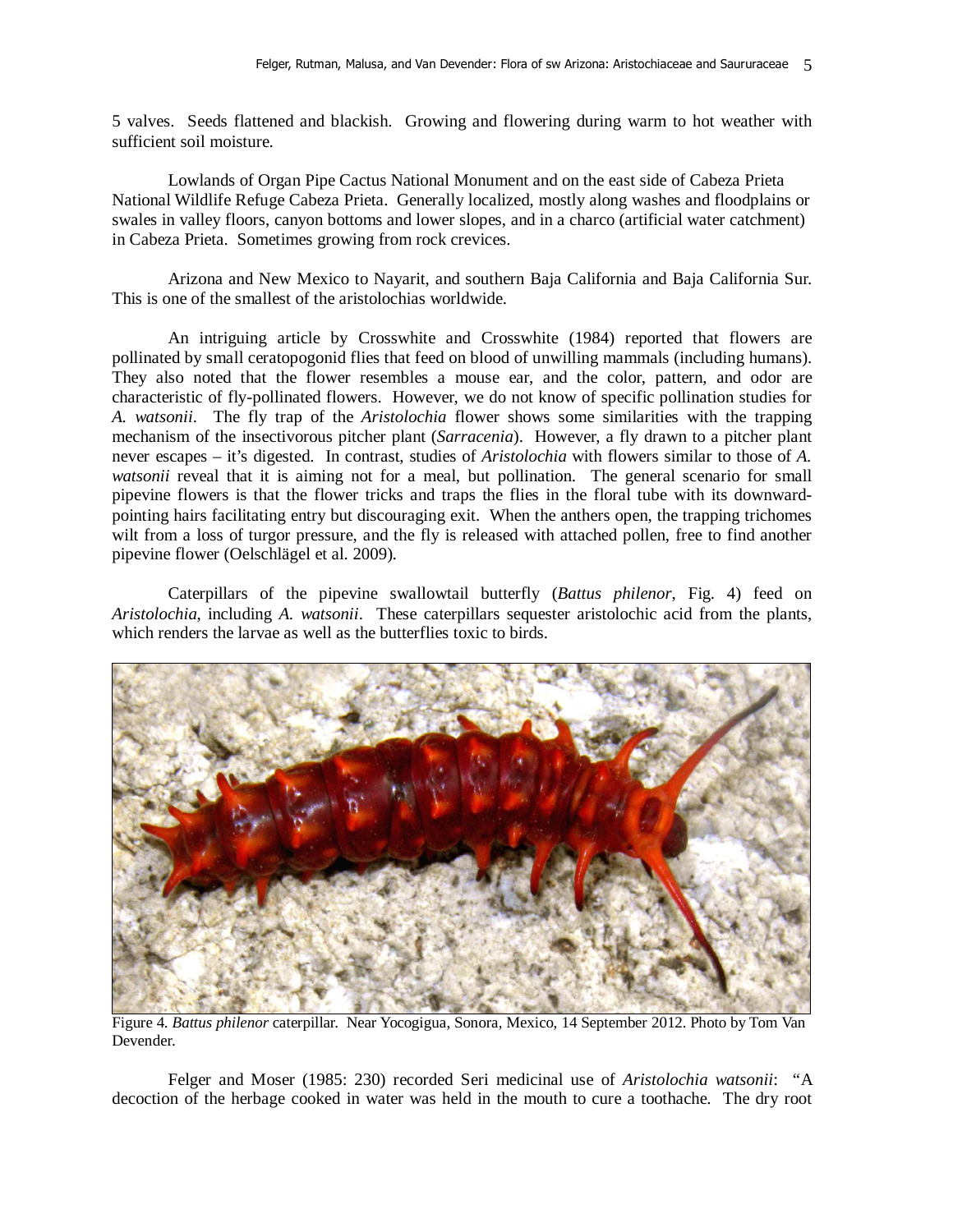was heated in a fire and placed over a cavity in a tooth." Hia C'ed O'odham also used the roots medicinally (Felger et al. 1992). It should noted that aristolochias contain powerful toxins or poisons that can be fatal, although they have been used medicinally worldwide since ancient times, one of the early descriptions being by Dioscorides in the first century CE.

**OP**: Cipriano Well, *Nichol 27 Apr 1939*. Alamo Canyon, 13 Dec 1939, *Harbison 26273* (SD). Dos Lomitas, 1400 ft, *Warren 17 Nov 1974*. Dos Lomitas, 1400 ft, *Warren 17 Nov 1974*. Aguajita, wash, 13 Sep 1986, *Felger 86-275*. Kuakatch Wash west of Armenta Ranch, *Rutman 4 Oct 1995* (ORPI).

**CP**: Road from Bates Well at 1.7 mi SW of W boundary of Organ Pipe, 14 Sep 1992, *Felger 92-700*. Jose Juan Tank, 14 Sep 1992, *Felger 92-709*. Daniels Arroyo, 27 Sep 1992, *Harlan 343*. Road to Lower Well, 25 Feb 1993, *Felger 93-70* (CAB).

### **SAURURACEAE** – Lizard-tail Family

The Saururaceae includes 4 genera and 6 species of herbaceous perennials native to Asia and North America. These plants are characterized in part by tannin and ethereal oil cells in the parenchyma tissue, which may account for the long and varied medicinal uses. *Anemopsis* is monotypic.



Figure 5. *Anemopsis californica*, at Quitobaquito, growing with *Distichlis spicata*, 5 May 2008. Photo by Sue Rutman.

**Anemopsis californica** (Nuttall) Hooker & Arnott Yerba mansa; *hierba mansa*; va:vis. Figures 5, 6.

Herbaceous perennial herbs, with thick, creeping and aromatic rootstocks and long, aboveground stolons. Winter dormant, the above-ground parts killed by freezing weather; the dried or reduced leaves persist through the winter. Leaves and stolons often reddish or red-tinged. Leaves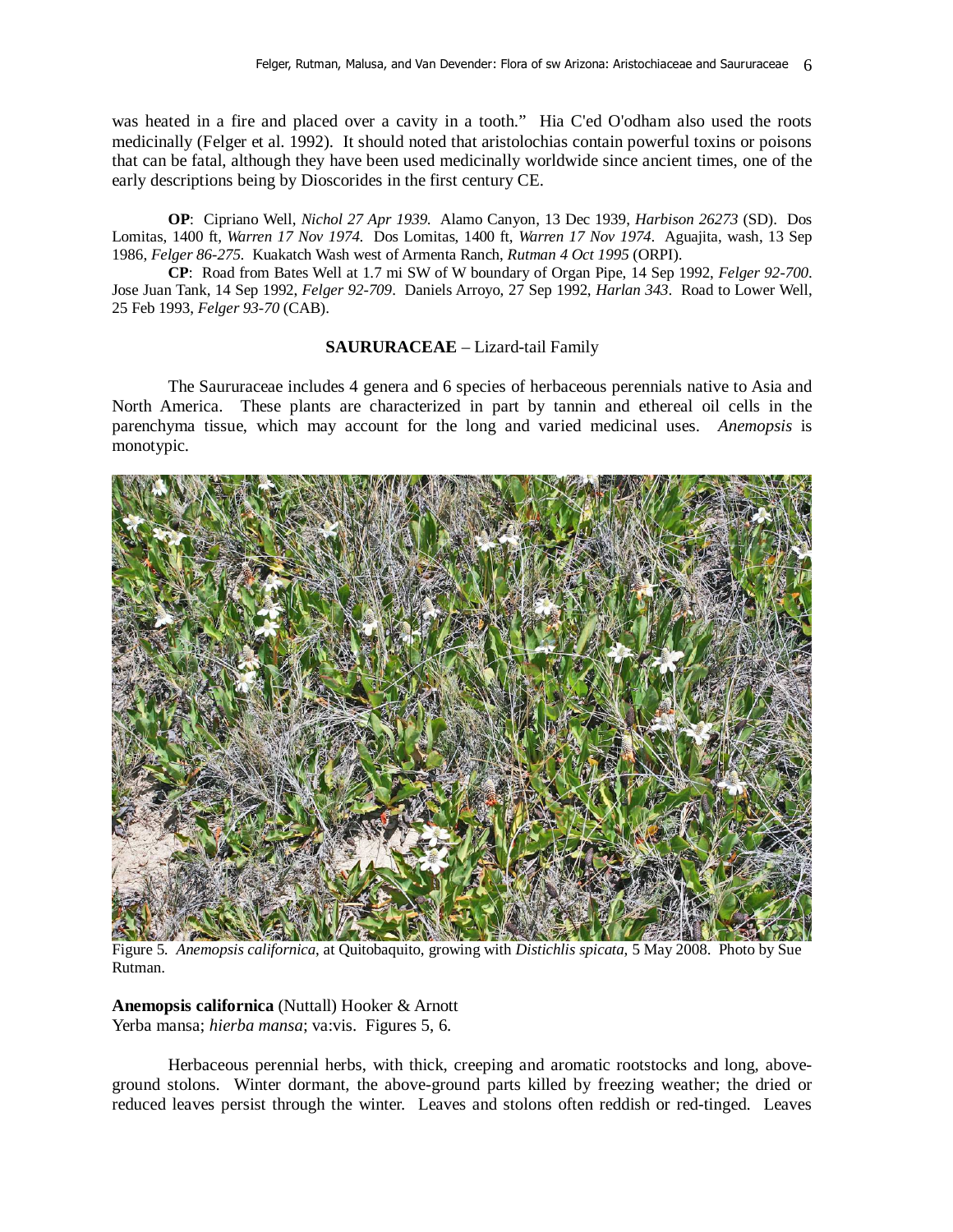alternate, mostly basal, simple; stipules fused to the petiole; petioles 3–80 cm long, the blades ellipticovate,  $5-15$  (30)  $\times$  3-7.5 (14) cm (much smaller when drought stressed), the margins entire. Inflorescence a spike simulating a single flower (*Anemopsis* is Greek for 'anemone-like'), 1–several on stems 12–110 cm tall with 1 or few reduced leaves. Spikes many-flowered, compact, thick and conical, mostly 3–3.8 cm long, subtended by white petal-like bracts (2) 2.5–4 cm long; flowers fragrant; perianth none. Ovaries sunken in rachis of spike. Mass flowering especially in late spring and summer.

 Abundant in alkaline soils at Quitobaquito where perennial water is at or within about 15 cm of the surface. Also common in wetlands in nearby Sonoyta, Sonora, and the Río Colorado delta region (Felger 2000).

Semi-saline and alkaline soils of wetlands in southwestern USA and northwestern Mexico.

Figure 6. *Anemopsis californica*, at Quitobaquito; photos by Sue Rutman. **A.** Leaf and flowing stem with a reduced leaf and inflorescence, 3 May 2008. **B.** Inflorescences, 5 May 2008.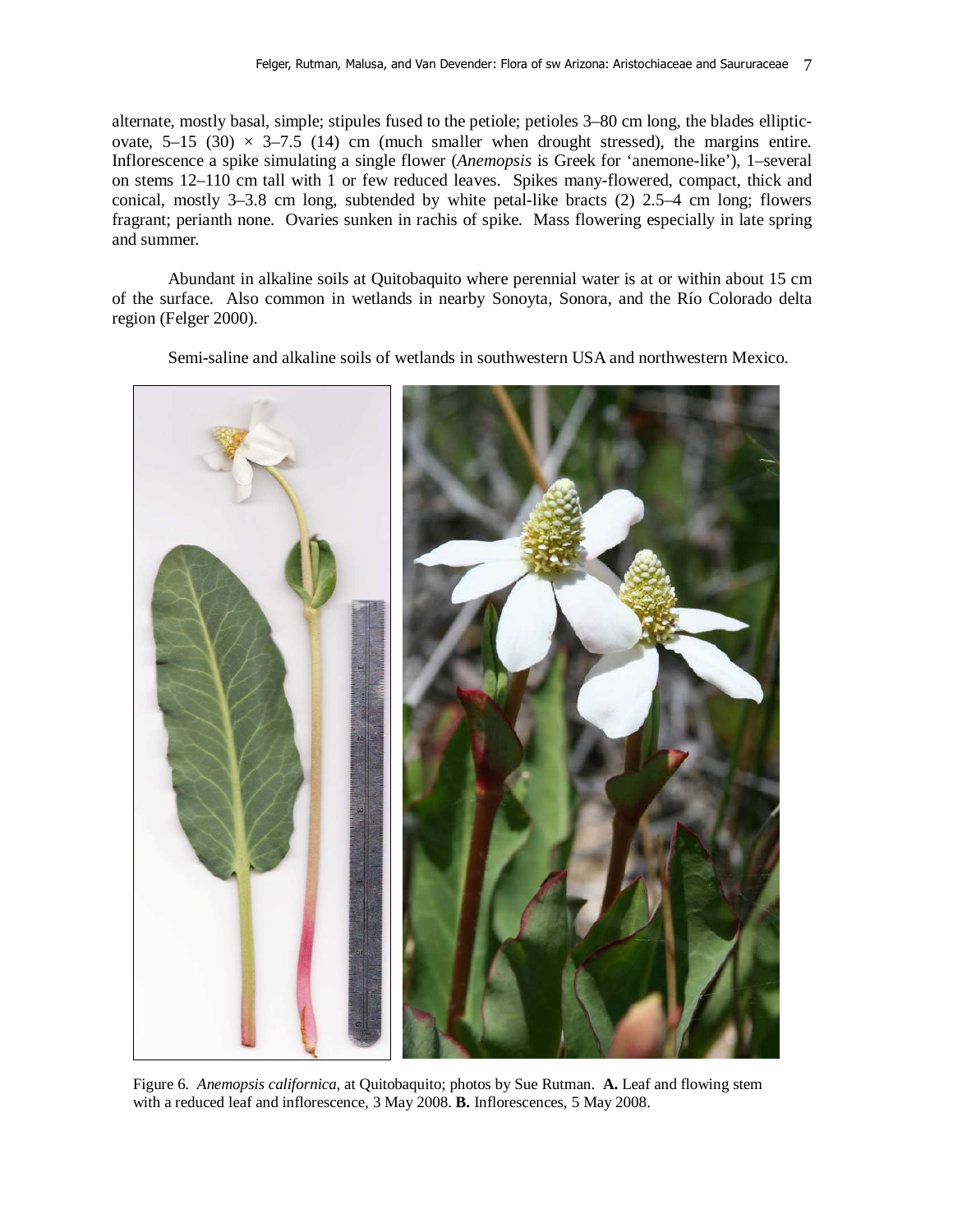Yerba mansa is one of the most esteemed medicinal plants in western North America (e.g., Moreman 1998) including southwestern Arizona and western Sonora (e.g., Felger 2000, 2007; Felger & Moser 1985; Felger et al. 1992; Hrdlicka 1908; Lumholtz 1912; Rea 1997; Betty Melvin in Zepeda 1985: 42). It has long been cultivated in the region and is grown in cool, shaded gardens in Sonoyta as well as kitchen gardens and at farms elsewhere in the region. It is often one of the first plants that traditional Sonoran Desert people planted in their gardens and it can be assumed that people have long been transplanting it. The term *mansa* may be translated as tame, meek, gentle, mild, quiet, soft, gentle, or lamblike. The plants also have been used as a source of tannin.

Local people used yerba mansa as a remedy for cough, cold, flu, and impetigo (Felger et al. 1992; Zepeda 1985). It "makes you hot inside and that's what takes care of the sickness" (Delores Lewis in Felger et al. 1992: 32). Betty Melvin "remembers when her grandmother used to carry it all the time with her where they would boil it and drink the water that the plant was boiled in and it was very good as a medicine. When drank, the yerba mansa was used for something like a real bad cold. It was also used for sores, infections, to clean up any wounds and that kind of thing" (Zepeda 1985: 67). Betty Melvin also recalled that the "Indian medication" for smallpox is *wiwi'is*, which "they boil and drink" (Bell et al. 1980: 101).

Mearns (1892–93) reported that "the Mexicans at the village of Sonoyta . . . call it '*Yerba del Manzo*' and assert that it imparts properties to the water which render it deleterious to the teeth. It grows on marshy ground, and emits a strong odor when trodden upon. Mexicans use it medicinally. Found on the boundary line from Lake Palomas [Mimbres Valley, New Mexico] westward to Quitovaquito, in all marshy grounds." Tom Childs recounted that the Hia C'ed O'odham went to La Salina (Salina Grande, near the Río Colorado Delta) for "yerba mansa" (Van Valkenburgh 1945). Gifford (1931: 24) reported that Kamias ate the seeds, which they pulverized in a cottonwood mortar, and the "meal was then cooked as mush in a pot or baked as bread in hot ashes."

 Lumholtz (1912: 264–265) provided an account of his experience with *Anemopsis* at La Salina, near the Río Colorado delta, in February 1910:

 A plant . . . called by the Mexicans herba del manso was a singular growth in these pozos. Its large root, which has a strong medicinal scent, like that which characterizes an apothecary shop, is perhaps the most popular of the many favorite remedies of northern Mexico. It is used internally to cure colds, coughs, or indigestion, as well as externally for wounds or swellings, and is employed in a similar way by the Indians. Of the latter, those who lived in the dune country are said to have been in the habit of chewing bits of this root, as elsewhere tobacco is chewed. These plants grew here in great numbers and to enormous proportions; some of their roots were as much as three feet long and very heavy. The root finds a ready sale everywhere and my Mexicans were not long in gathering as many of the plants as they could carry on their animals. One of the men, whose horse was well-nigh exhausted, walked himself in order to put a load of fifty pounds on his horse."

**OP**: Quitobaquito: 7 Feb 1894, *Mearns 2786* (US); Growing in wet soil along bank of irrigation ditch, 17 Apr 1952, *Parker 7996*; Common in wet soil at springs, 23 Jul 1986, *Felger 86-209*.

## **LITERATURE CITED**

- Bell, F., K.M. Anderson, and Y.G. Stewart. 1980. The Quitobaquito Cemetery and its history. Western Archeological Center, National Parks Service, Tucson, Arizona.
- Crosswhite, F.S. and C.D. Crosswhite. 1984. The southwestern pipevine (*Aristolochia watsonii*) in relation to snakeroot oil, swallowtail butterflies, and ceratopogonid flies. Desert Plants 6 (4): 203–207.